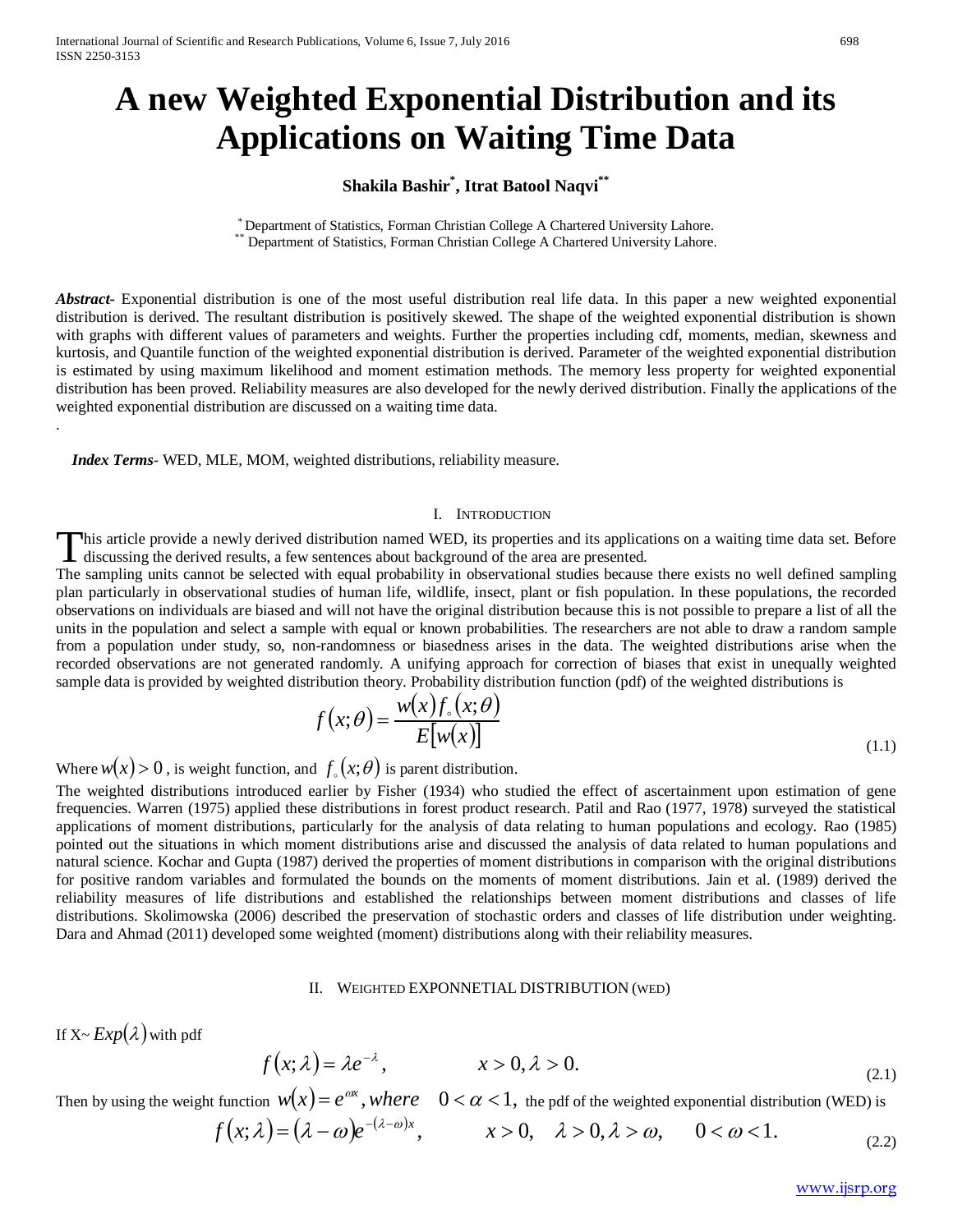

Fig1. Pdf plod of WED for  $\lambda = 1$  and different values of  $\omega$ .



Fig2. Pdf plot of WED for  $\lambda = 0.5$  and different values of  $\omega$ .

The cumulative distribution function of the WED is

$$
F(x) = 1 - e^{-(\lambda - \omega)x}, \qquad x > 0, \qquad \lambda > 0, \qquad 0 < \omega < 1.
$$
 (2.3)

# III. PROPERTIES OF THE WEIGHTED EXPONENTIAL DISTRIBUTION

The rth moments of the WED are

$$
\mu_r' = \frac{r\Gamma(r)}{(\lambda - \omega)^r}, \qquad \lambda > \omega.
$$
\n(3.1)

The first four raw moments of the WED are

$$
Mean = \mu_1' = \frac{1}{(\lambda - \omega)}, \qquad \lambda > \omega.
$$
\n(3.2)

$$
\mu_2' = \frac{2}{(\lambda - \omega)^2}, \quad \lambda > \omega, \quad \mu_3' = \frac{6}{(\lambda - \omega)^3}, \quad \lambda > \omega, \quad \mu_4' = \frac{24}{(\lambda - \omega)^4}, \quad \lambda > \omega.
$$
 (3.3)

The mean moments of the WED are

[www.ijsrp.org](http://ijsrp.org/)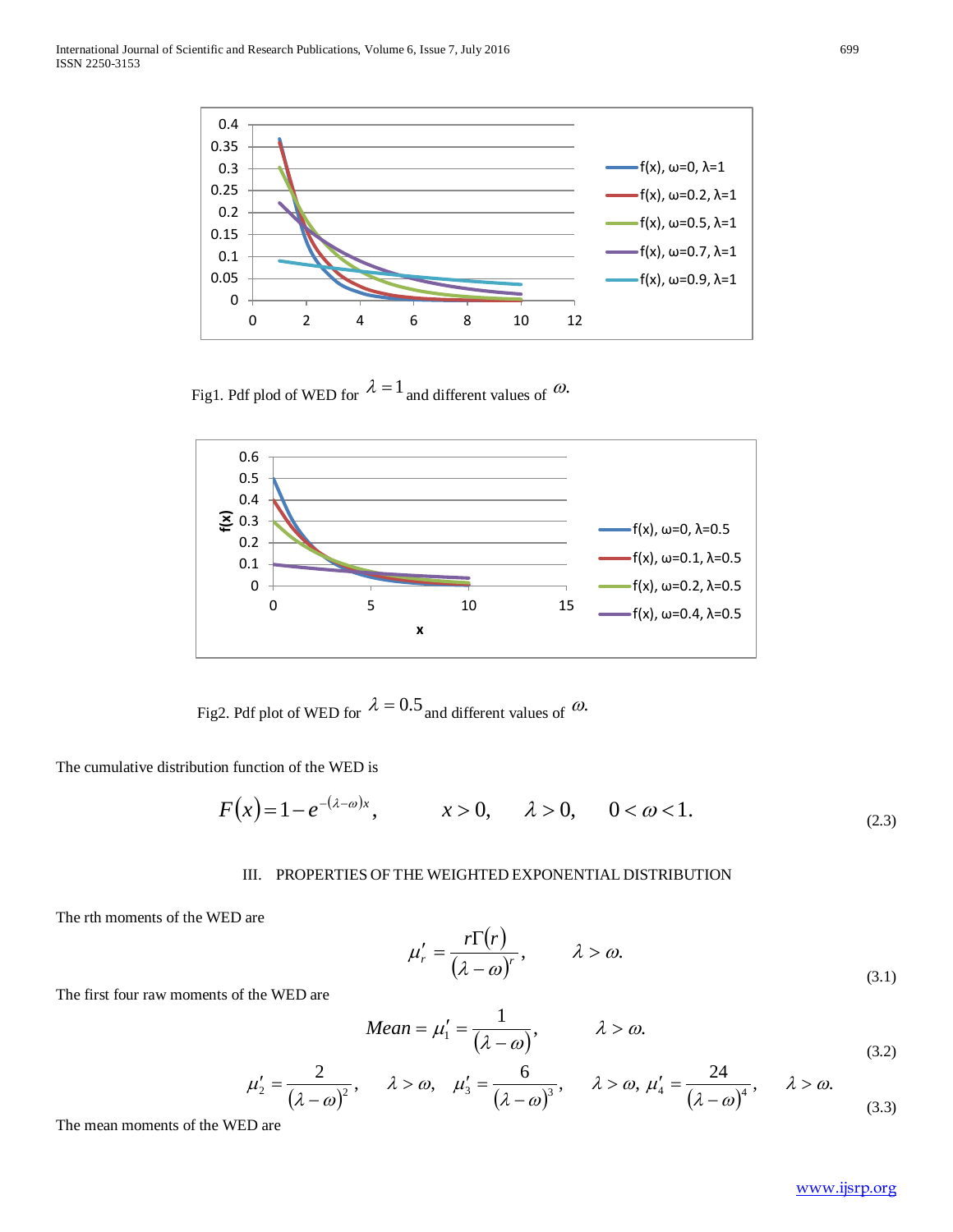International Journal of Scientific and Research Publications, Volume 6, Issue 7, July 2016 700 ISSN 2250-3153

$$
Variance = \mu_2 = \frac{1}{(\lambda - \omega)^2}, \quad \lambda > \omega.
$$
\n(3.4)

$$
\mu_3 = \frac{2}{(\lambda - \omega)^3}, \quad \lambda > \omega, \qquad \mu_4 = \frac{9}{(\lambda - \omega)^4}, \quad \lambda > \omega,
$$
\n(3.5)

The skewness and kurtosis of the WED are

$$
\beta_1 = 4 \qquad and \qquad \gamma_1 = \sqrt{\beta_1} = 2. \tag{3.6}
$$

$$
\beta_2 = 9 \quad \text{and} \quad \gamma_2 = \beta_2 - 3 = 6. \tag{3.7}
$$

The skewness and kurtosis of the WED are independent of parameters. It can be seen that the WED is positively skewed and leptokurtic.

Mode of the WED is "0" and Median of the WED is

$$
m(X) = \frac{\ln(2)}{(\lambda - \omega)} < E(X), \quad \lambda > \omega. \tag{3.8}
$$

 $\sim$   $\sim$ 

Thus the [absolute difference](https://en.wikipedia.org/wiki/Absolute_difference) between the mean and median is

$$
|E(X) - m(X)| = \frac{1 - \ln(2)}{(\lambda - \omega)}
$$
\n(3.9)

Quantile function of the WED is

$$
x = \frac{-\ln(1-p)}{(\lambda - \omega)}, \qquad \lambda > \omega.
$$
\n(3.10)

The Quantiles can be fine by using above ( ). Let $(1-p)=0.5$  , then it is median and  $(1-p)=0.25$  , then it is lower quartile and  $(1-p) = 0.75$ , then it is upper quartile etc.

**Memory less property:** If X follows the WED the prove that  $P(X > s + t / X > t) = P(X > s)$ .

Proof: Let 
$$
P(X > s + t / X > t) = \frac{P(x > s + t / X > t)}{P(X > t)}
$$
  
\n
$$
P(X > s + t / X > t) = \frac{P(X > s + t)}{P(X > t)}
$$
\n
$$
= \frac{e^{-(\lambda - \omega)(s + t)}}{e^{-(\lambda - \omega)t}}
$$
\n
$$
= e^{-(\lambda - \omega)s}
$$
\n
$$
= P(X > s).
$$

## IV. RELIABILITY MEASURES

 $h(x) = (\lambda - \omega), \qquad \lambda > \omega.$ 

The Survival function of the WED is

$$
S(x) = e^{-(\lambda - \omega)x} \tag{4.1}
$$

The hazard function of the WED is

The cumulative hazard rate of the WED is

 $\Lambda(x) = (\lambda - \omega)x, \qquad \lambda > \omega.$ (4.3)

The mean residual life of the WED is

(4.2)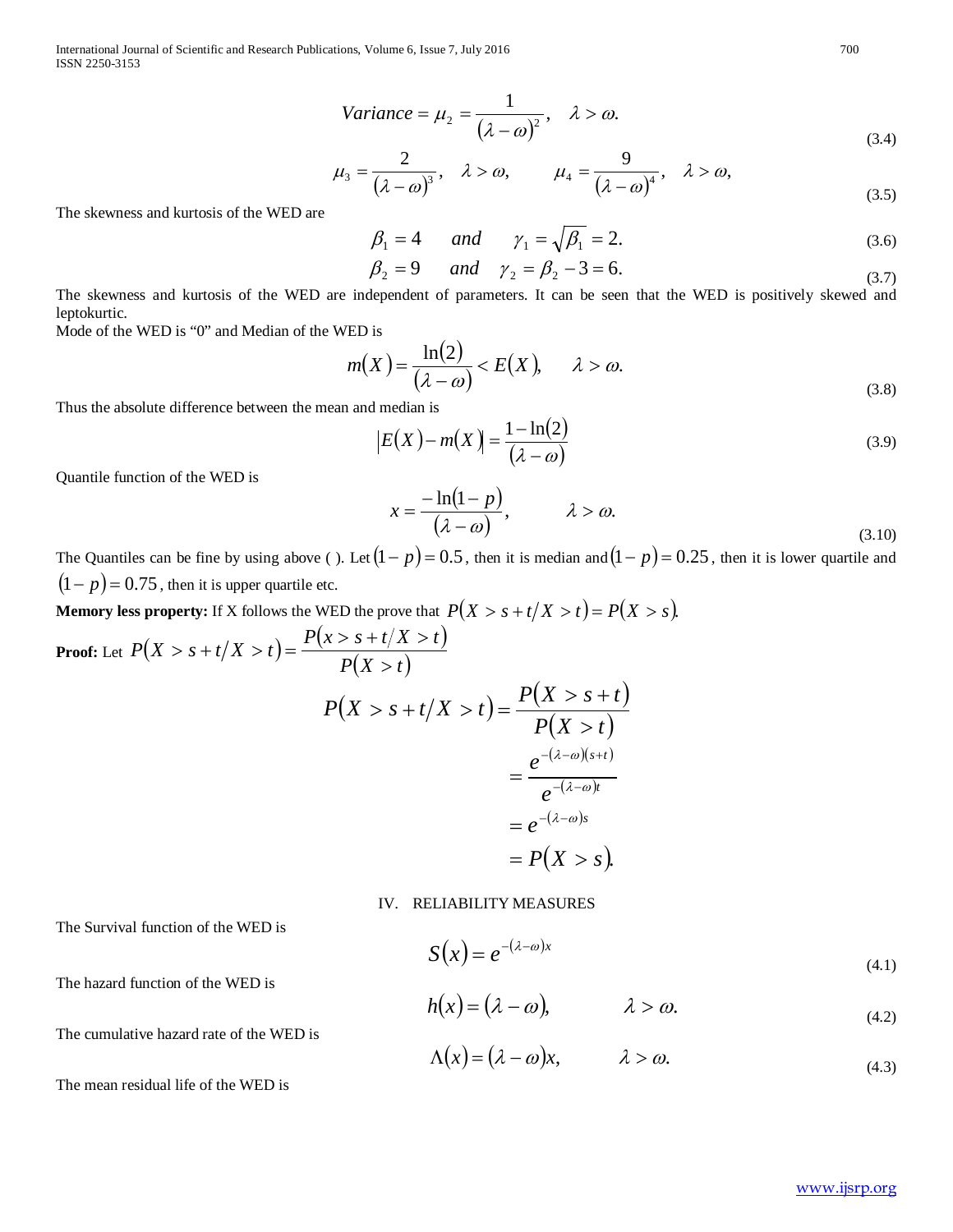International Journal of Scientific and Research Publications, Volume 6, Issue 7, July 2016 701 ISSN 2250-3153

> $\mu(x) = \frac{1}{(\lambda - \omega)}, \qquad \lambda > \omega.$ (4.4)

Hence

$$
\mu(0) = \mu = \mu'_1 = \frac{1}{(\lambda - \omega)}
$$
\n(4.5)

Entropy of the WED is

$$
H(x) = 1 - \ln(\lambda - \omega), \qquad \lambda > \omega.
$$
 (4.6)

#### V. ESTIMATION

 In this section the parameters of the WED are estimated by maximum likelihood estimation (MLE) and method of moments (MOM).

Maximum Likelihood Estimator

The MLE of WED for  $\lambda$  is

$$
\hat{\lambda} = \frac{1}{\overline{x}} + \omega, \qquad 0 < \omega < 1. \tag{5.1}
$$

Method of Moment Estimator

The MOM of WED for  $\lambda$  is

$$
\tilde{\lambda} = \frac{1}{\overline{x}} + \omega, \qquad 0 < \omega < 1.
$$
\n(5.2)

It can be seen that the MLE and MOM is not unbiased estimator.

# VI. APPLICATIONS

The fitting of the WED to data-set relating to waiting times (in minutes) of 100 bank customers reported by Ghitany et al (2008) have been presented in the following table.

| Table 1: Goodness of fit for WED on waiting times (in minutes) of 100 bank customers |  |  |  |  |
|--------------------------------------------------------------------------------------|--|--|--|--|
|--------------------------------------------------------------------------------------|--|--|--|--|

| Waiting time (in minutes) | <b>Observed</b> | <b>Expected frequencies</b>          |  |
|---------------------------|-----------------|--------------------------------------|--|
|                           | frequencies     | Weighted exponential distribution    |  |
| $0 - 5$                   | 30              | 40.25                                |  |
| $5 - 10$                  | 32              | 24.049                               |  |
| $10-15$                   | 19              | 14.37                                |  |
| $15 - 20$                 | 10              | 8.586                                |  |
| $20 - 25$                 | 5               | 5.13                                 |  |
| $25 - 30$                 |                 | 3.065                                |  |
| $30 - 35$                 | $\mathfrak{D}$  | 1.831                                |  |
| $35 - 40$                 |                 | 1.095                                |  |
| Total                     | 100             | 98.34                                |  |
| Estimation of parameters  |                 | $\lambda = 0.60, \quad \omega = 0.5$ |  |
| Chi-square value          |                 | 7.628597                             |  |
| d.f                       |                 | 3                                    |  |
| p-value                   |                 | 0.054347                             |  |